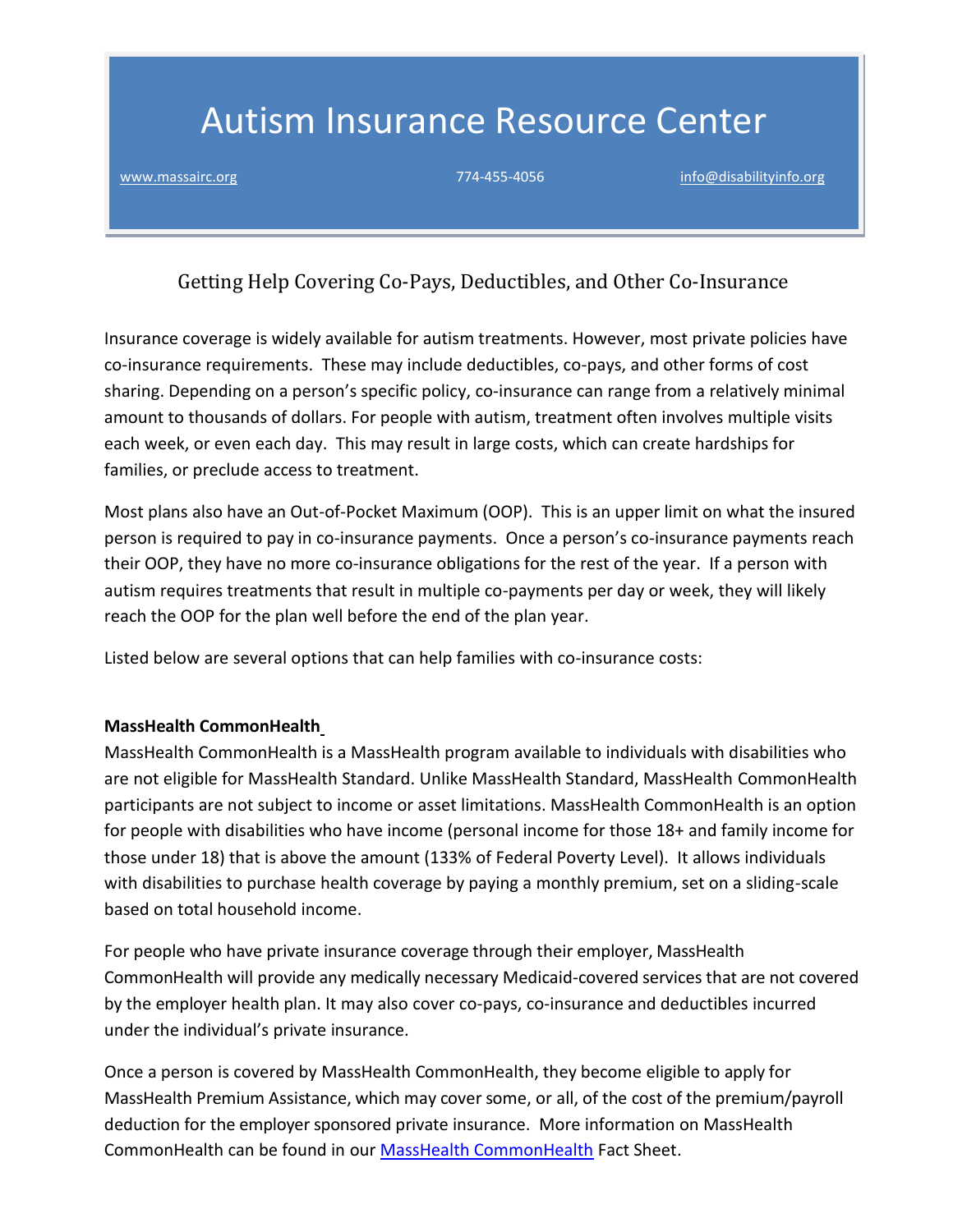### **United Healthcare Children's Foundation**

This foundation provides medical grants to qualified families to help pay for child health care services, such as speech, physical or occupational therapy, prescriptions, and medical equipment, such as wheelchairs, orthotics and hearing aids. Parents and legal guardians may apply for grants of up to \$5,000 for child medical services and equipment by completing an **[online application](http://www.uhccf.org/)**. To be eligible for grants, children must be 16 years of age or younger. Families must meet economic guidelines, reside in the United States, and be covered by a commercial health insurance plan, which may be either an employer-sponsored plan or one purchased directly from a private insurer, including through the Connector.

## **Flexible Spending Accounts and Health Savings Accounts**

Flexible Spending Accounts (FSAs) and Health Savings Accounts (HSAs) are two ways that people can set aside money for many types of health care expenses and avoid paying income taxes on the amounts they set aside. This can be an important source of savings for many families.

Here are some important differences between the two types of accounts:

### **Availability/Eligibility:**

- FSA: Flexible Spending Accounts are only available when offered through a person's employer. There are no restrictions on the type of health insurance plan a person must have in order to establish an FSA.
- HSA: Anyone under 65 who has a High Deductible Health Plan can establish a Health Savings Account. A High Deductible Health Plan (HDHP) is a health plan (including a Marketplace plan) with a deductible of at least \$1350 for an individual or \$2700 for a family. An HSA can be offered through an employer, but one can also be set up (for example, through some banks) by an individual who is self-employed or does not have access to an employer plan.

### **Coverage:**

Both FSAs and HSAs can cover a wide variety of out-of-pocket health expenses, including copayments, coinsurance, and deductibles, dental and vision care, and medical supplies and equipment.

### **Annual contribution limits (subject to annual adjustment by IRS):**

FSA: In 2018, an employee may contribute up to \$2,650.

• HSA: In 2018, the maximum contribution to an HSA is \$3,450 for an individual and \$6,900 for a family. The contribution limits are slightly higher for individuals over 55.

### **Carryover of contributions**

• FSA: Amounts contributed during the plan year must be used to pay expenses occurring that same year (although there is usually a short grace period for submitting claims). Unused amounts cannot be rolled over to the next year; the plan operates on a "use it or lose it" basis. For this reason, it is important to limit your contributions based on a reasonable estimate of your expected reimbursable health care expenses for the year. HSA: Contributions can be carried over from year to year. The money in the account can be invested and earn interest, tax-free, while it remains in the account.